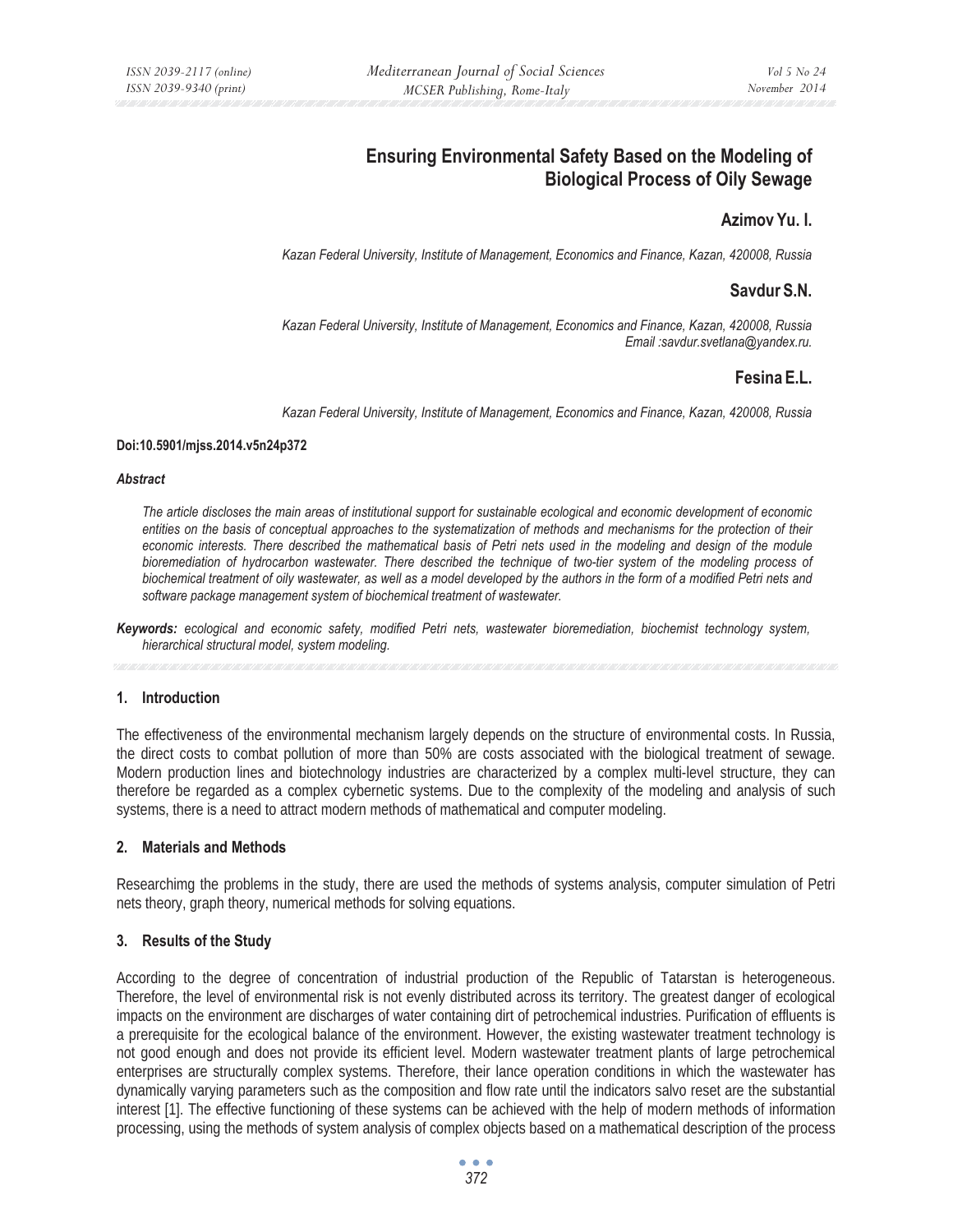[2].

In accordance with the principles of system analysis of industrial plant Biological wastewater treatment BWT is a biochemical technological system (BChTS) comprising a set of units interrelated with material, thermal and information flow, each of them has a hierarchical structure [3]. BWT can be divided into interconnected subsystems characterized by a hierarchical structure. Management tasks at each level of the hierarchy of production are different, but the general objective is wastewater treatment to standard indicators or to provide working-level water supply [4].

One of the major way in the study of complex systems which serve BWT is a information approach based on the mathematical modeling of the object [5]. Modeling and computer experiments with model - replacement facility are an effective means to create a management system, consider the behavior of the object in emergency situations, to evaluate its structure and control laws, as well as to take into account the stochastic nature of disturbances [6, 7]. There are two approaches to the modeling of real objects. In the first approach the object is represented as a dynamic system with continuous variable. The functional mathematical model of the object is a system of ordinary differential equations, partial differential equations and algebraic polynomials obtained by the regression analysis to characterize the input (output) of the system. This approach is widely used in modeling chemical processes with a continuous organization of the process [8, 9] provided that it is stationary and the immutability of physical and chemical parameters. In the second approach, the object is represented as a dynamic system with discrete events (DSDE). These include manufacturing systems, assembly lines, computer networks.

This DSDE class also includes discrete-continuous biochemist technological systems. Solving problems of management organization of such discrete dynamical systems requires the use of special mathematical methods. Traditionally, for this purpose there are used methods of finite automata, logical-linguistic and simulation models, as well as of the theory of graphs and networks, Petri nets (PN) [10]. Based on a comparative analysis, as the main mathematical modeling of the theory is selected the PN. The PN allow to simulate discrete concurrent asynchronous processes [10], to obtain a graphical representation of the network, describe the system at different levels of abstraction, present the system hierarchy [11], analyze models using modern application package.

## **4. Application of the Results**

Using the system analysis methods allows the development of a control system of wastewater treatment installation of petrochemical plants, which includes the construction of a mathematical model of the lower and upper levels of functioning. On the lower level of functioning there is determined an analytical model of the bioreactor. This allows you to provide wastewater treatment to the maximum allowable concentration. On the upper level of functioning, network models are built in a joint venture that provides flow control to install.

Block diagram of Biological wastewater treatment (BWT) installation is shown in Figure 1.



**Fig. 1.** Block diagram of Biological wastewater treatment (BWT) installation

Block diagram of the apparatus includes: 1 - drive effluents; 2a and 2b - pumps, 3 - primary clarifier; 4 – averager; 5 capacity for micro-organisms and bio-stimulants; 6a and 6b - jet settlers; 7 - secondary settling tank; 8 - slurry tank .

Upper level of bioremediation process of OW in industrial plants can be efficiently described by PN [12]. To describe this system, we propose the use of N-schemes based on mathematical apparatus PN, one of its advantages is the possibility of representing the network model in analytical form to automate the process of analysis, and graphical form for clarity of models [10].

In the analysis of chemical-engineering or a biochemical process flow diagrams there should be considered the main limitation of the formalism of N-schemes which consists in the fact that they do not consider the temporal characteristics of the simulated systems, since the response time of transition is considered to be zero. Given these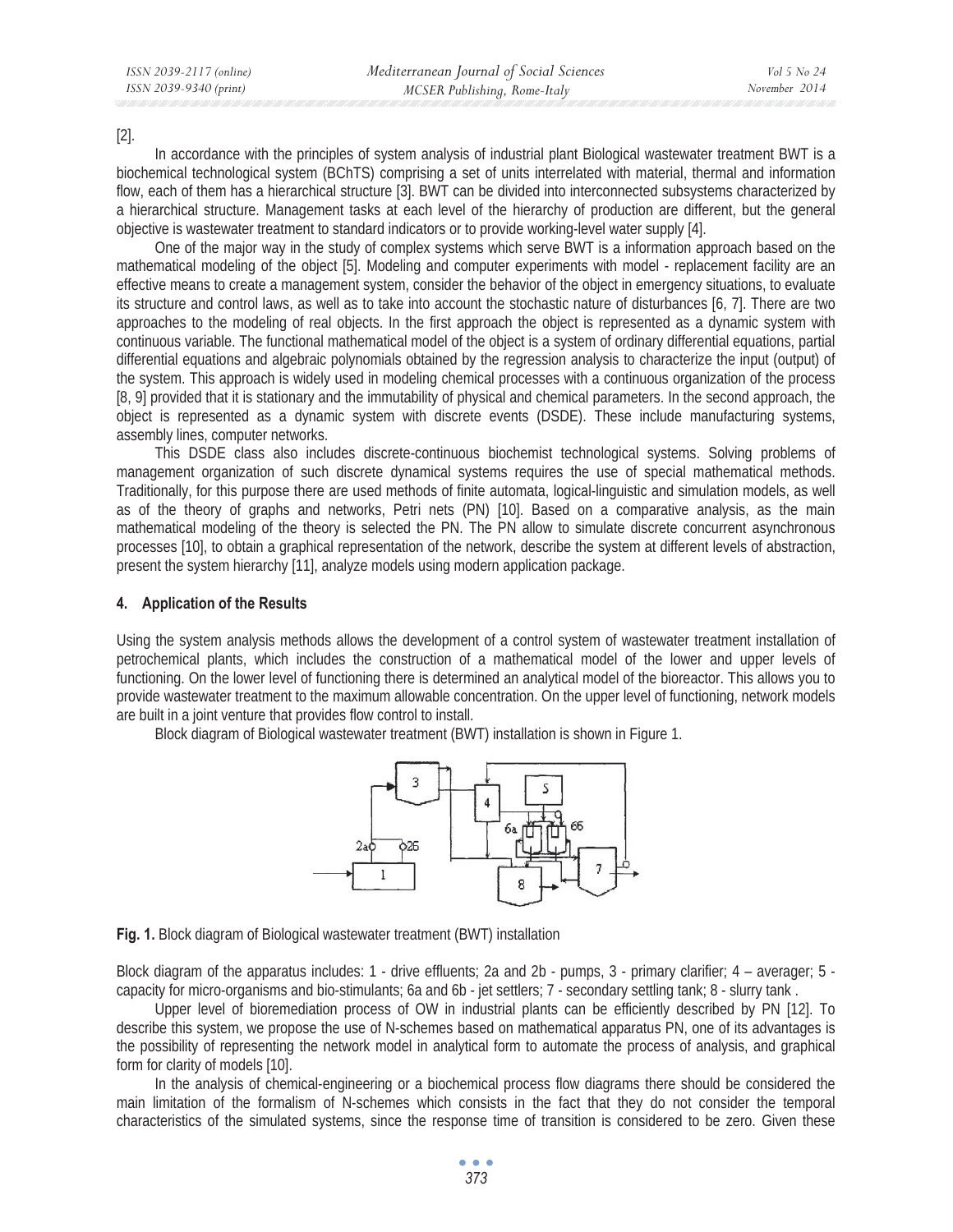| ISSN 2039-2117 (online) | Mediterranean Journal of Social Sciences | Vol 5 No 24   |
|-------------------------|------------------------------------------|---------------|
| ISSN 2039-9340 (print)  | MCSER Publishing, Rome-Italy             | November 2014 |

conditions, we propose to use MPN - PN of the form  $C = \langle P, T, I, O, M, \tau_1, \tau_2 \rangle$  [13],

where  $T = \{t_i\}$  - finite nonempty set of symbols (transitions) estimated from the number of servings of conventional products with a continuous feeding in the apparatus of the flowsheet;

 $P=\{p_i\}$ -finite nonempty set of symbols (position) which are understood many devices flowsheet;

I:  $\overrightarrow{Px1}$  → {0, 1} - input function which gives the set of its position  $p_i \in I$  (tj); for each transition ti;

O : PxT  $\rightarrow$  { 0, 1} - output function which displays a transition to a set of output positions  $p_i \in O (t_j)$ ;

M:  $P \rightarrow \{ 1, 2, 3 \ldots \}$  - function labeling (marking) network which assigns to each position a non-negative integer equal to the number of labels in this position, changing in the process of the network.

Actuation of the transition instantaneously changes the markup M (p)=(M (p<sub>1</sub>), M (p<sub>2</sub>), M (p<sub>3</sub>)...M (p<sub>n</sub>)) for marking M/ (p) by the following rule:

 $M'(p) = M(p) - I(t_j) + O(t_j)$  (1)

Equation 1 indicates that a transition to removes one of each tag of its input position and adds one tag to each of the output positions.

 $\tau_1: T \rightarrow N$   $\mu \tau_2: P \rightarrow N$  functions that define the time-delay at the transition and time delay in the position.

The dynamics performing MPN is defined by the marks movement simulating the balance of discrete flows of intermediates in a defined limits on the volume of device BWT setting.

For chemical-technological industries in analytical and graphical form the status of individual devices (positions) process can be represented in Table 1.

| Table 1. The status of individual devices (positions) in the technological process of analytical and graphical forms |  |
|----------------------------------------------------------------------------------------------------------------------|--|
|                                                                                                                      |  |

| Technological scheme of the device                                                                                                                                                                                                                                                                        | Model of the device in the form of a Petri net                                                                                                                                                                                                                                                                                                                                                                                                                                                                                                                |
|-----------------------------------------------------------------------------------------------------------------------------------------------------------------------------------------------------------------------------------------------------------------------------------------------------------|---------------------------------------------------------------------------------------------------------------------------------------------------------------------------------------------------------------------------------------------------------------------------------------------------------------------------------------------------------------------------------------------------------------------------------------------------------------------------------------------------------------------------------------------------------------|
| V(r)<br>$v_{i-1}$<br>where $v_{i-1}$ , $v_i$ - flow rate at the inlet and<br>outlet of the $i - \text{unit (m3 / s)}$ ;<br>$V(\tau)_{i}$ , $V_{0i}$ – complete and current output of<br>the $i$ – unit (m3).<br>$I(t_i) = v_{i-1} \Delta \tau$<br>$O(t_i) = v_i \Delta \tau$<br>$V(\tau)_i \leq V_{0i}$ ; | $p1$ – position informing the current volume of the<br>portion of the precursor in the machine;<br>$M(p1) = V_{0i}$<br>$p2$ – position informing the current volume of the<br>treated portion of the machine;<br>p3 - position informing the availability of free<br>space in the device;<br>$M(p2) = V_{0i} - V(\tau)$ ;<br>t1 - transition simulating the load of intermediate<br>portions in the device:<br>$t2$ – transition simulating the processing the loaded<br>portions:<br>$t3$ – transition simulating the discharging the treat-<br>ed portions. |

The considered PN modification allows to analyze the functioning of the system units under emergency situations, switching the control at the network layer, as well as technological schemes discrete-continuous processes for sustainable, stable system state.

Efficiency of wastewater treatment at the facility is defined by the management of the technological process directly on the lower level by making the kinetic modes of the bioreactor. Depending on the indicators of pollution of wastewater there are supplied metered nutrients, biocatalyst, there balanced the acid number, bioremediation temperature.

Mathematical model of biokinetics is described in an analytical form as a system of equations:

| $V\frac{dB^{(1)}}{dt} = (B^{(0)} - B^{(1)}) * v + q_{B}V$    |                  |
|--------------------------------------------------------------|------------------|
| $V\frac{dS^{(1)}}{dt} = (S^{(0)} - S^{(1)}) * v - q_s V$     | (3)              |
| Initial conditions:                                          |                  |
| $B^{(0)} = const$ $S^{(0)} = const$<br>$\sim$ (0) $\sim$ (4) | $\left(4\right)$ |

where  $B^{(0)}$ ,  $B^{(1)}$  – concentration of microorganisms, respectively, in the input stream and the mixing zone;  $S^{(0)}$ ,  $S^{(1)}$  – concentration of hydrocarbons of oil, respectively, in the input stream and in the mixing zone;  $q_B$  – growth rate of the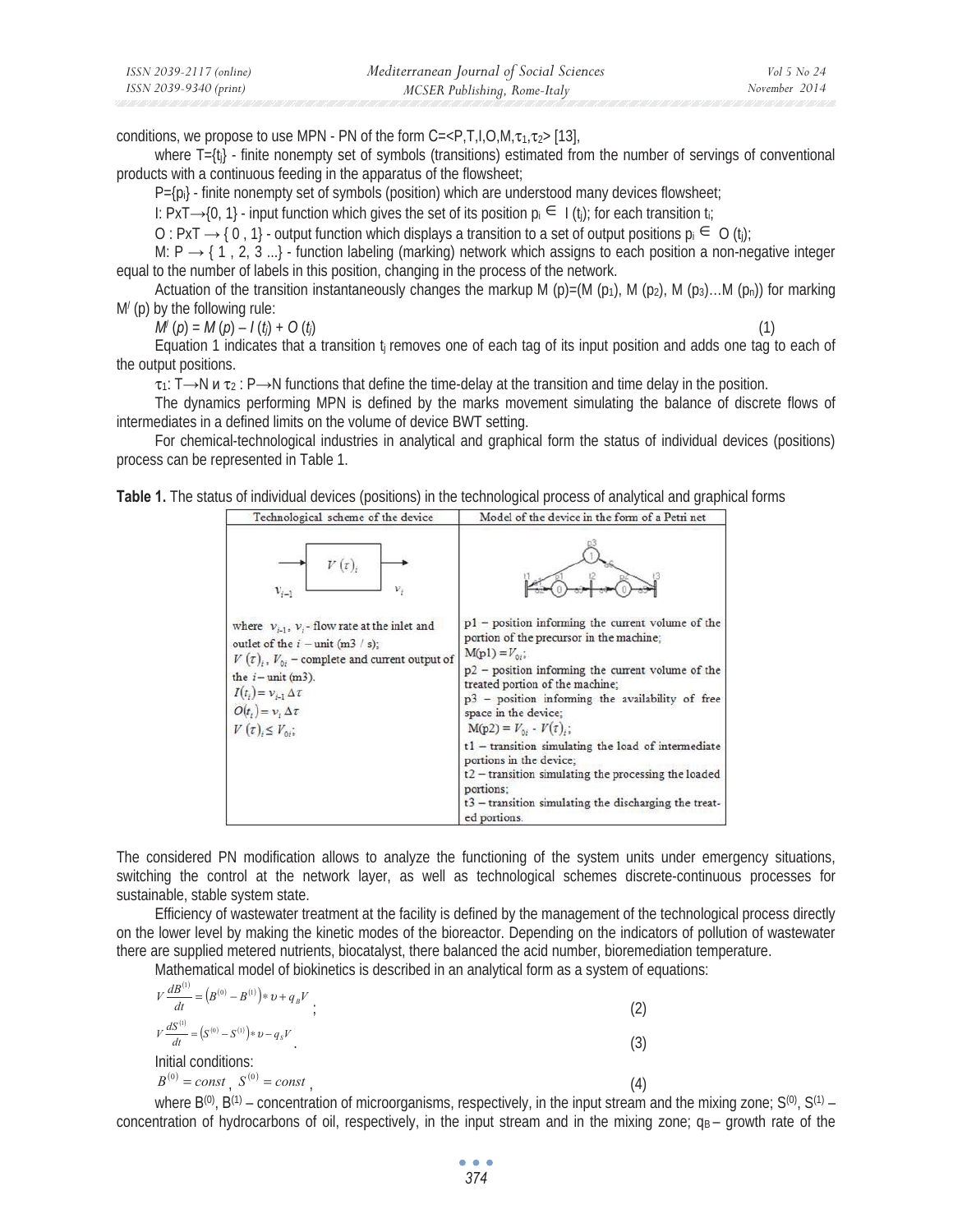microorganisms; qs – rate of oil oxidation by microorganisms;  $V$  - volume of a zone of the apparatus;  $v$  - flow rate. Kinetic characteristics of the process  $q_B$  and  $q_S$  are determined by empirical relations 5 and 6:

$$
q_{B} = \frac{m_{\text{max}}SB}{(1+H^{+}/K_{1}+K_{2}/H^{+})(K_{S}+S)\exp[(t_{opt}^{0}-t^{0})^{2}/d](1+C_{\text{num}}/K_{\text{num}}+K_{\text{num}}/C_{\text{num}})}-K_{d}B
$$
\n
$$
q_{S} = -\frac{1}{Y_{S}}\frac{m_{\text{max}}SB}{(1+H^{+}/K_{1}+K_{2}/H^{+})(K_{S}+S)\exp[(t_{opt}^{0}-t^{0})^{2}/d](1+C_{\text{num}}/K_{\text{num}}+K_{\text{num}}/C_{\text{num}})}.
$$
\n(6)

where  $m_{max}$  - is maximum specific growth rate of microorganisms;  $K_d$  - is rate constant of microorganisms dying;  $Y_s$  - is coefficient for substrate binding amount of biomass and amount of the past on its growth substrate (hydrocarbons);  $K_s$  - is half-saturation constant (affinity constant to the substrate);  $K_1$  and  $K_2$  - are inhibition constants by hydrogen ions  $(K_1$ describes inhibition in acidic region  $(H^+>K_1)$ ;  $K_2$  - describes the inhibition in the alkaline region  $(K_2>H^+)$ ; H $+$  - is hydrogen ions concentration;  $t^0$ <sub>opt</sub> - is temperature optimal for microbial growth;  $t^0$  - is current temperature; d - is temperature range; C<sub>KaT</sub> - is concentration ofbiocatalysts compounds; K<sub>KaT1</sub> and K<sub>KaT2</sub> - are effective inhibition constants activation in their respective fields,  $pK_1$  and  $pK_2$  - are dissociation constants.

Identification of kinetic parameters of the reaction rate  $q_B$  and  $q_S$  was based on data obtained in the plant laboratory.

The system of equations 2 and 3 is solved together with the equations of the kinetics of biochemical transformation 5, 6 by Runge-Kutta method [13].

Model calculations are performed on an example of Jet settlers. The permissible degree of OW bioremediation is achieved by controlling the flow rate of wastewater fed to the bioreactor inlet.

Thus, we developed a mathematical model of the process of OW bioremediation in JS, which is the basic model to describe this process, defines the operation of the plant of OW cleaning with an neutralization efficiency of petroleum products to the maximum allowable concentration for 1.2 hours of cleaning and it allows to intensify this process for temporary parameter.

To manage the process of OW bioremediation on the upper level, a mathematical model of the technological scheme and its software implementation is developed. The mathematical model of OW bioremediation is developed as MPN which implementation helped to explore the communication system and the laws of functioning of the unit as a whole. Also there are constructed the models of the main devices implementing OW bioremediation process [12]. Of the PN models of typical devices was synthesized a model of the entire system (Fig. 2).

Using the PN model we have developed a software package of the technological feasability of OW bioremediation module simulating the operation of bioremediation in virtual time. With SCADA- technology means TRACE MODE was designed software package of process control system of biological OW treatment [14]. The system of technological process control allows to perform supervisory control of the main elements of the management system, stop the system BWT and analyze its state as a whole, and in order to anticipate emergency situations [5].



**Fig. 2.** Model of the process module as MPN